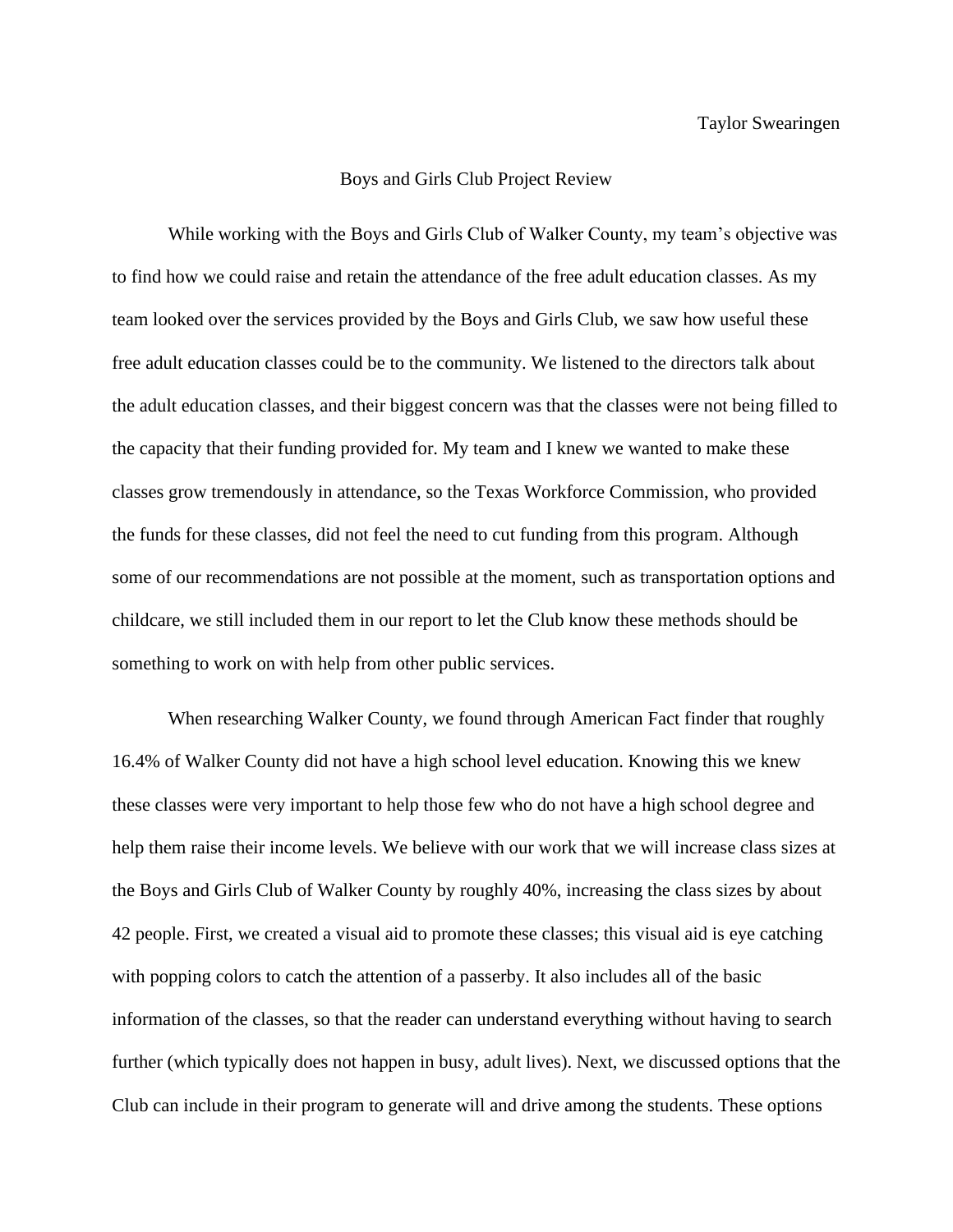include encouraging the teachers get greater detail about the students' lives and using those details to build relationships and to set personal goals with the students' help. Setting these goals will help the teacher keep each student accountable and motivate them to reach each goal within a timeline they have set for themselves. Physically writing these goals down will help the students see what they have to do in order to reach the end goal of graduation, promotions, or passing the citizenship test.

Although I have been on several teams, I do not prefer teams in a classroom setting due to the grading scale that is involved. Usually in a classroom team there is one or two people that put in ninety percent of the work, and the other ten is only done with other members when being forced to spend time on the project in class. I was lucky enough to have teammates who felt as passionate about this research project as much as I did. I believe that this also helps with the final outcome of any project due to the energy of the team being focused on the outcome of the project, rather than spending time on being upset at their team members.

Helping the community has always been a regular part of my life. Community service has been required of me from a young age, and I have even used my dancing background to entertain different crowds, such as nursing home residents, as a service of goodwill. When learning further details about the client we would be working with, I was joyful that our research would be put to use in the coming years instead of going to the desk of a teacher and receiving a grade to end the project. My team and I felt a greater connection with this project because of these same reasons and made us put more effort into the project to actually think outside of the box for the best answers. Knowing that what we were doing would physically help the community of Walker County and the surrounding areas made us want to do better for the people who would better their lives through these educational classes. Personally, this project meant a lot to me because I